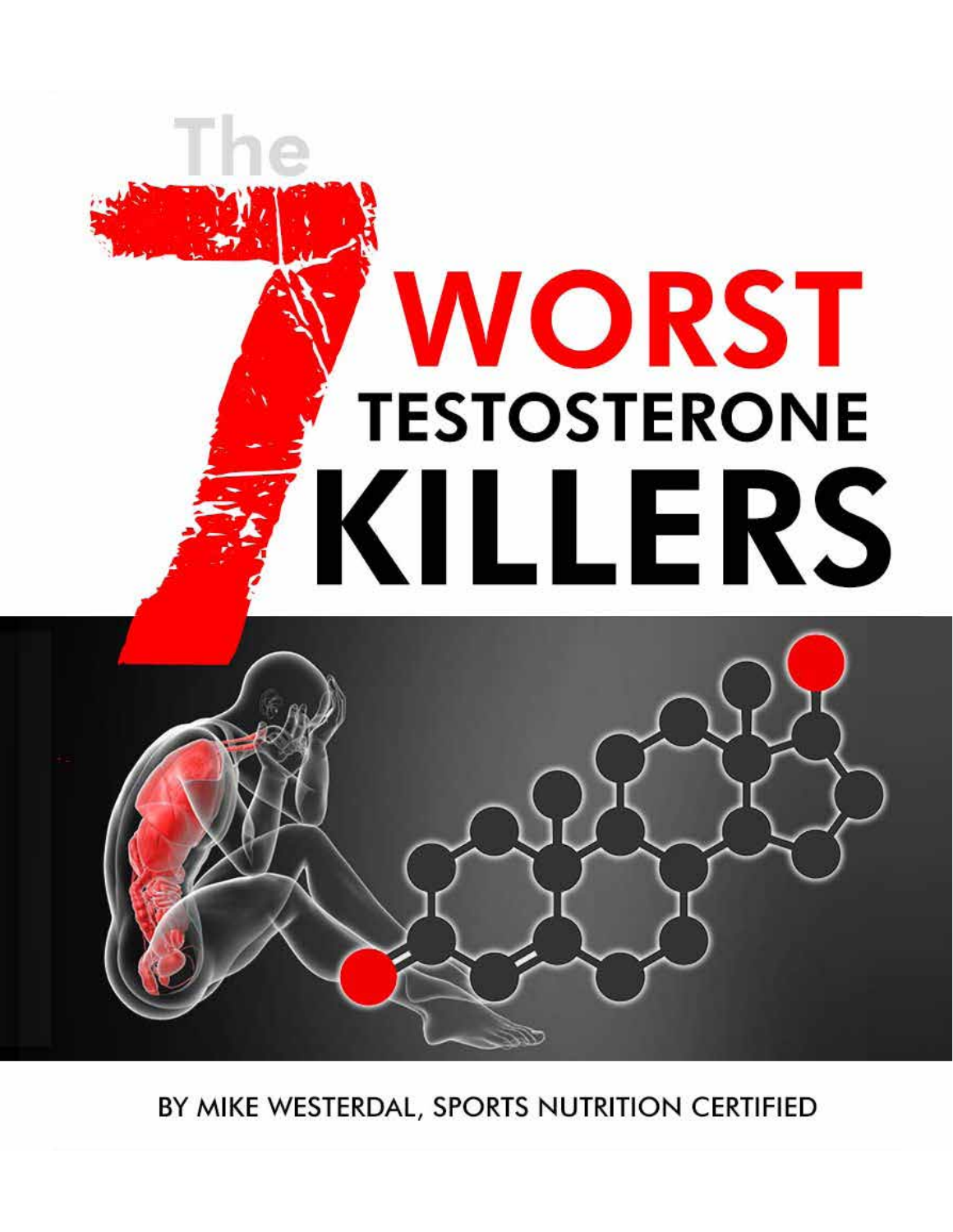



# **Legal Stuff**

© 2014 Mike Westerdal All Rights Reserved. International Copyright [www.endoftheamericanmale.com](http://store.asresearchlabs.com?p=criticalbench&w=tdvsl)

You are welcome to share this Special report with others. You may NOT, however, edit it, extract from it, change the contents or offer it for sale in any way shape or form. Trust me. It's not worth the felony charges, fines, possible prison time and bad charma.





The information presented is not intended for the treatment or prevention of disease, nor a substitute for medical treatment, nor as an alternative to medical advice.

This publication is presented for information purposes, to increase the public knowledge of developments in the field of strength and conditioning. The program outlined herein should not be adopted without a consultation with your health professional.

Use of the information provided is at the sole choice and risk of the reader. You must get your physician's approval before beginning this or any other exercise program.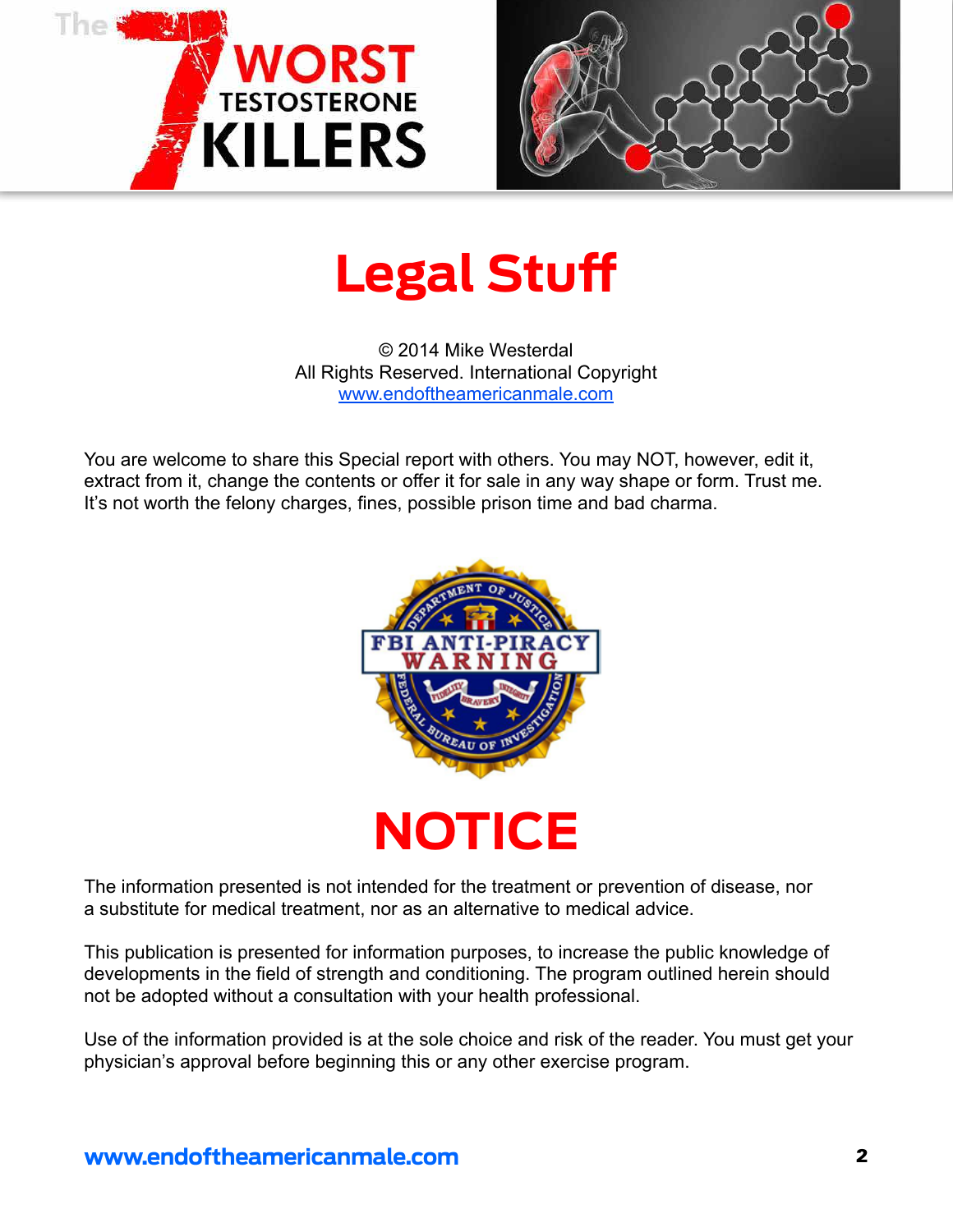



# **7 Testosterone Killers**

God created men to be strong and virile. Testosterone is the anabolic male hormone that separates men from women. It is what gives men their male characteristics, including their virility and strength.

Specifically, testosterone gives men their male identities by stimulating the development of male sexual characteristics and sex organs. In addition to being important to sexual and reproductive development, testosterone also drives muscle growth and strength while performing other functions such as:

- **• Maintaining reproductive tissues**
- **• Stimulating sperm production**
- **• Stimulating and maintaining sexual function**
- **• Supporting bone strength**

Testosterone is primarily produced in the testes, which are located in the scrotum. But before the testes begin producing testosterone, our brain sends a signal to the pituitary gland—the primary regulator of testosterone production—which then sends a signal to the testes, telling them to produce testosterone.

A small percentage of testosterone is made in the adrenal glands on top of our kidneys. But the lion's share  $-95%$  of it  $-$  is produced in the testicles. Nonetheless, as men age, their testosterone production gradually declines from year to year.

But it's not just aging that robs men of their testosterone—it is also changing societal norms where

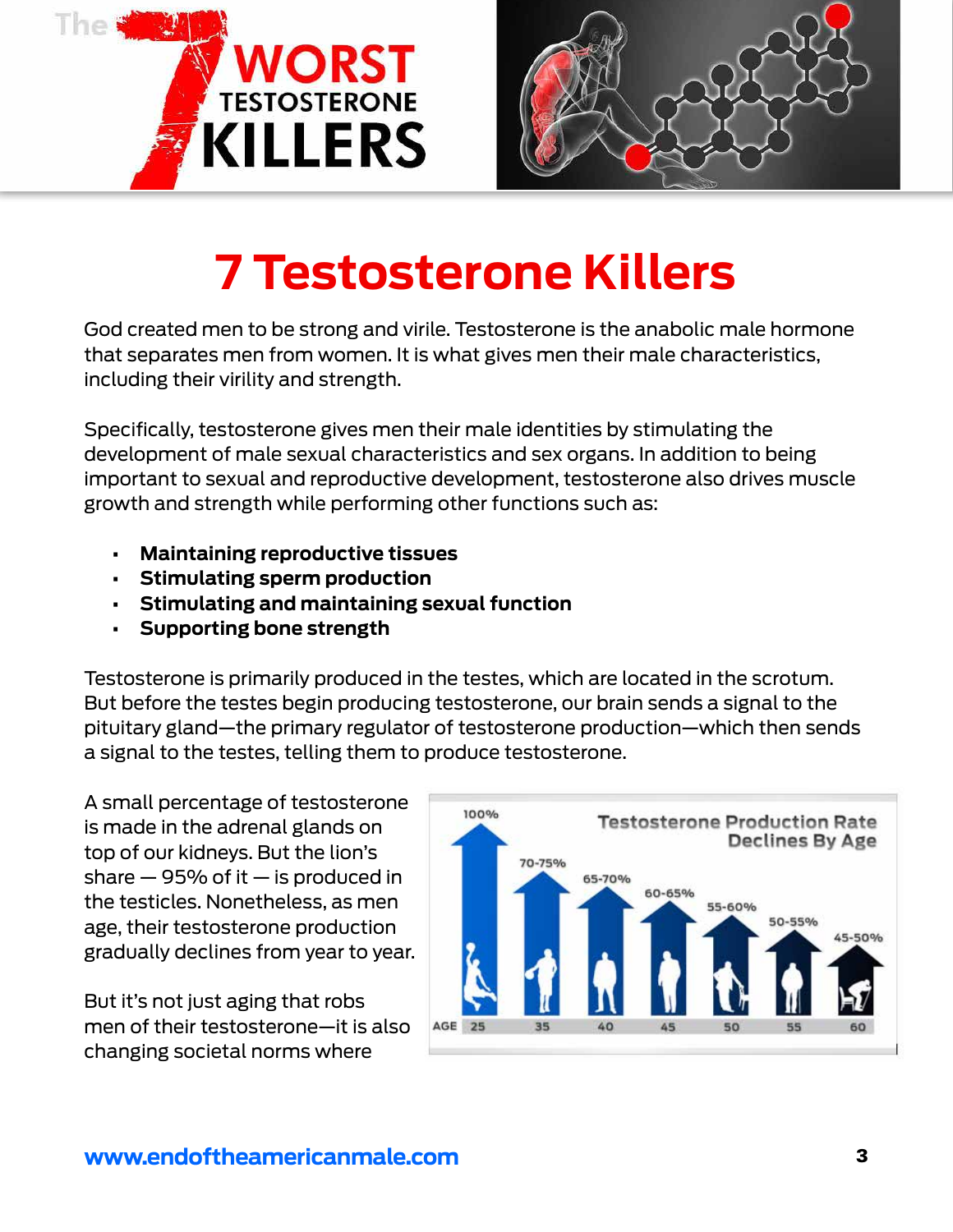



men are encouraged to repress our masculinity and even embrace our feminine side.

Likewise, the modern environment is toxic to men. Everyday, our bodies and spirits are under constant assault from testosterone-robbing enemies that slowly hammer away at our masculinity by inhibiting our God-given ability to naturally produce testosterone.



I'm here to today to show you how to fight back and take charge of your masculinity by teaching you about the seven most common testosterone killers we encounter every day of our lives.

Millions of men suffer from low testosterone simply because of the fact that they forgot to be careful during their day-to-day life. Either through poor information or disregard of personal safety, they exposed themselves to a variety of testosterone depleting elements and scenarios.

Men need to be aware of the fact that there are all kinds of harmful chemicals and

#### **[www.endoftheamericanmale.com](http://store.asresearchlabs.com?p=criticalbench&w=tdvsl)** 4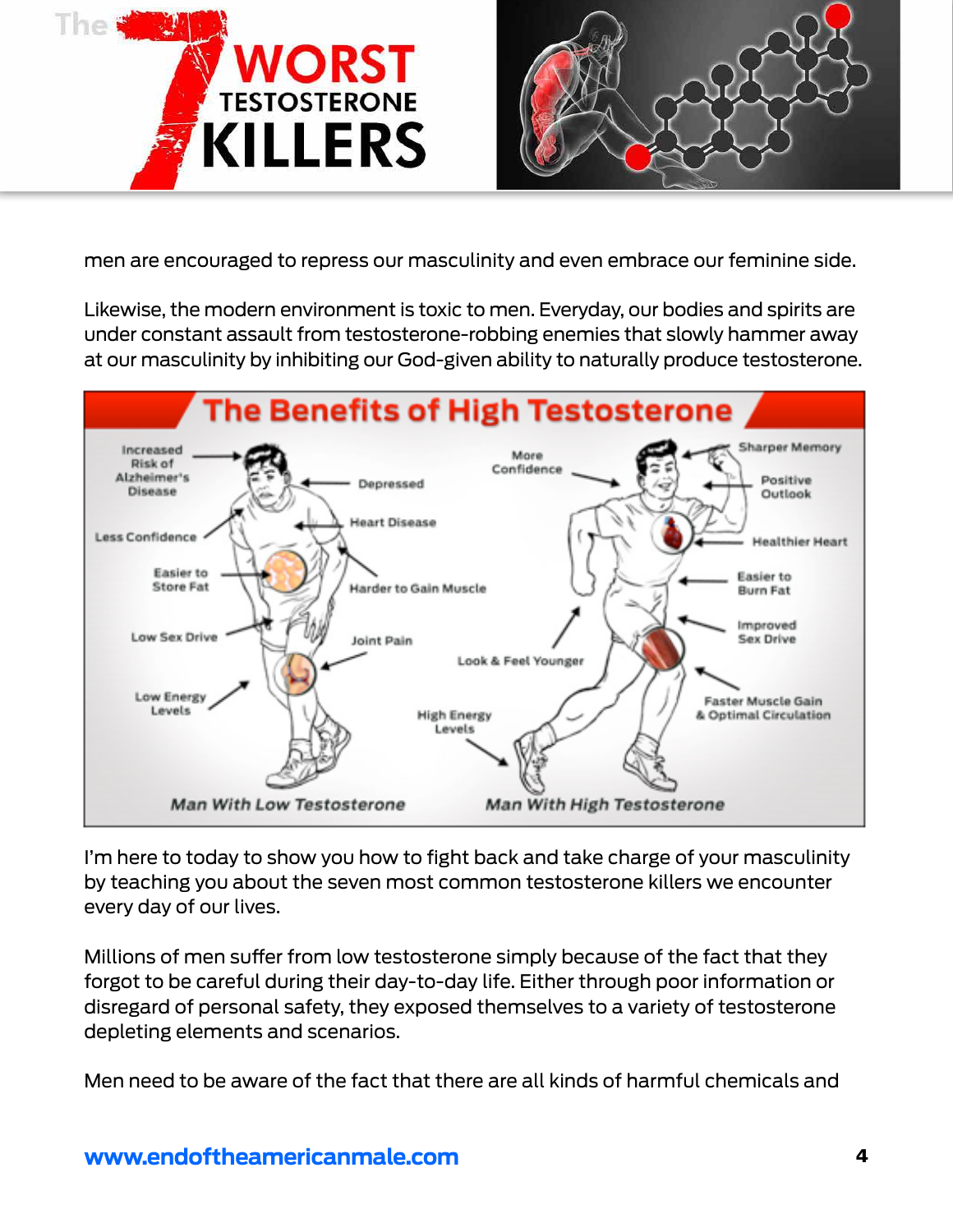



compounds capable of inhibiting testosterone production. Substances found in foods, drinks, and supplements can all decrease a man's testosterone. Additionally, many activities and daily events can also prevent testosterone from being produced.

The testosterone killers below are things we encounter nearly every day. And despite the fact that there is little doubt that these seven things can reduce male testosterone production, you rarely—if ever—read about their danger to men.

It's time you for you to arm yourself you need to take charge of your testosterone production and be the man God meant for you to be.

Here are the seven most common testosterone killers men encounter on a daily basis:

### **Testosterone Killer #1: Processed Foods**

Most men eat with very little concern as to what is in their food. They want a big portion of something tasty and satisfying and that's all that matters. While there is nothing wrong with enjoying a good meal, it is important to understand a little about how nutrition affects testosterone production. Eating everything under the sun can lead to some serious issues that can lower testosterone levels. There are a lot of different types of food that can be harmful to men, but eating processed foods is one of the most powerful testosterone killers assaulting our bodies.

Technological and industrial advancements in the food industry over the last couple hundred years have drastically altered the human lifestyle. Each man is no longer required to tend his own garden and go out hunting every day to put food on the table for his family and himself.

Today, to satisfy our hunger we head on down to the grocery store, pop into the local drive-through, pick up the phone or get online to place a to-go order, or dine in at our favorite restaurant.

The development of preservatives and advanced food processing techniques are two of the primary developments that make the mass distribution of food products possible.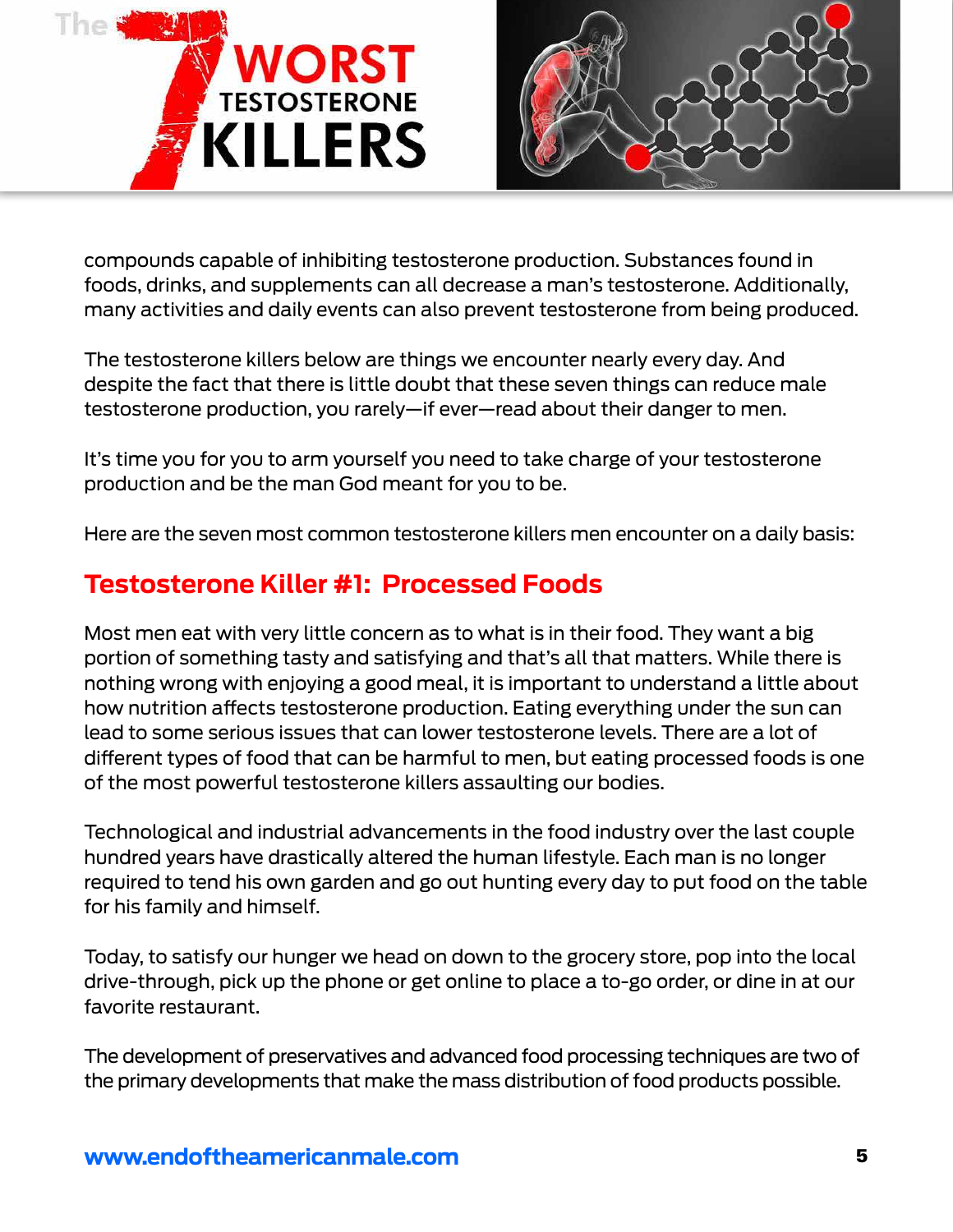



On the plus side, modern food processing means that food doesn't spoil as quickly as it used to in the past. Because of this, foods can travel long distances, giving us access to a greater variety of foods than was ever before possible. Lower costs and convenient access to food are two other points that belong on the 'positive' side of food processing.

These are things that most of us take for granted. We've grown up with these conveniences and don't even give them a second thought. If you care about your health you need to think twice about eating processed foods.

The addition of chemicals and preservatives is the first key reason that we should avoid processed foods. Coloring agents and artificial flavors are added to processed foods to make them more visually appealing to consumers and to make them taste better.

#### **Preservatives inhibit the growth of food-spoiling microbes and give the foods a longer shelf life. But they also directly inhibit the ability of our testes to produce testosterone.**

Another problem is that we don't really know the other health effects of long-term exposure to these chemicals, even in small or trace amounts.

However, evidence is beginning to mount showing that excessive exposure to processed foods does have negative effects on living organisms.

For example, researchers at the annual Society for Neuroscience meeting in San Diego, California, reported that rats and mice raised on diets consisting solely of processed foods showed drastically lower testosterone levels, struggled to find their way around a maze, and took longer to remember solutions to problems they had already solved.

Another reason to stay away from processed foods is that salt and refined sugars are two of the most common ingredients added to them. Because the manufacturing process strips away most of the natural good taste of whole foods, manufacturers add salt to make them more appealing to our taste buds.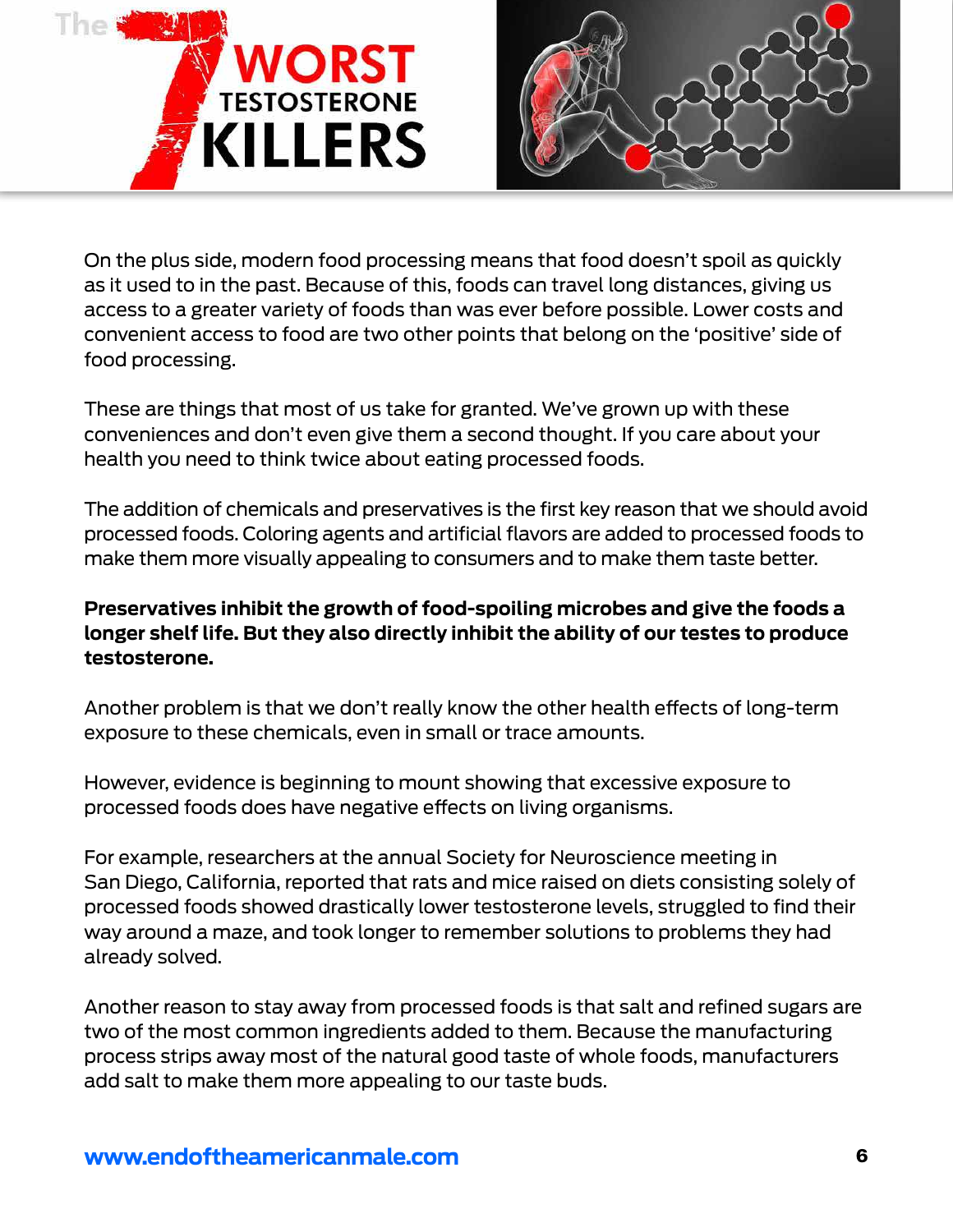



However, they don't just add a 'little' salt to make the food taste better—they really pack it in. Any person regularly eating a diet high in processed foods is ingesting far more salt than the U.S. Recommended Daily Allowance says is necessary. Excessive sodium consumption has been linked to lower testosterone production along with a number of dangerous health conditions including hypertension and heart disease.

Refined sugars have absolutely no nutritional value and are loaded with empty calories that don't satisfy hunger, causing us to eat more. We also know that eating processed foods with high concentrations of refined sugars slashes testosterone production and raises the body's glycemic response—a key indicator of blood sugar levels.

In a university study, six healthy volunteers ingested 50 gram carbohydrate portions of three unprocessed foods (boiled rice, sweet corn and potato) and six processed foods (corn flakes, corn chips, instant potato, potato crisps, instant rice and rice cakes). The results showed that the processed foods produced a higher glycemic index than the unprocessed foods.<sup>1</sup> And when glycemic levels are high, the body is producing less testosterone and more fat.



The solution: eat whole, fresh, unprocessed foods including meats, poultry, fish, whole grains, fruits and vegetables. Avoid low-fat foods because they generally replace the fat with salt and sugar to make them flavorful.

## **Testosterone Killer #2: Lack of Sleep**

Not getting enough sleep is the second most powerful testosterone killer—and it's one we bring upon ourselves. In our fight to reclaim our masculinity, many of us men try to fit more and more into our already busy daily lives. To pack more into our day and accomplish more great things, we cut back on sleep. But in doing so, we

<sup>1</sup> Brand JC, Nicholson PL, Thorburn AW, Truswell AS. Food processing and the glycemic index. Am J Clin Nutr 1985;42:1192–6.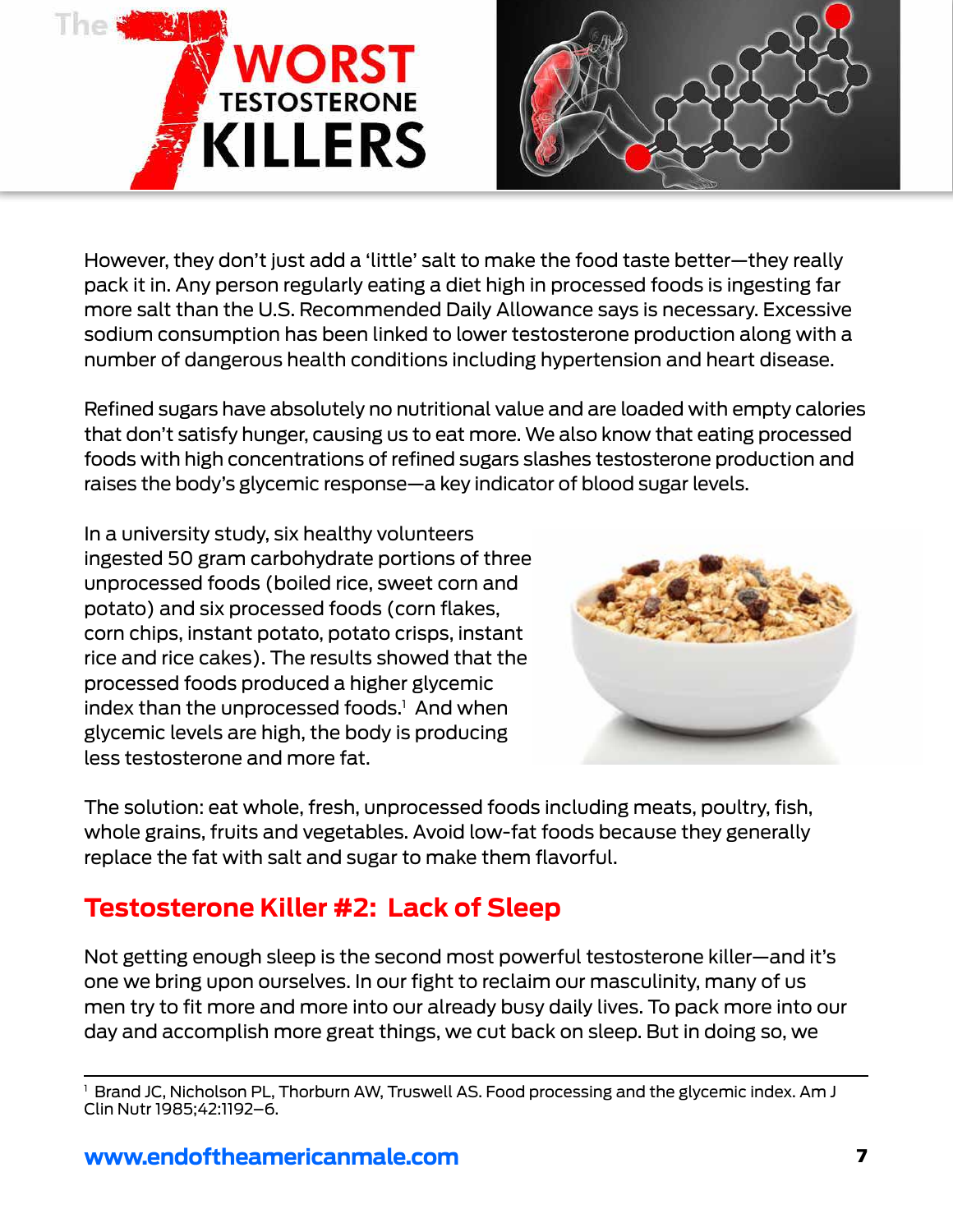



harm ourselves and drain our bodies of testosterone.

Sleep time is when the body gets most of its work done—including metabolic functions that drive the testes to produce testosterone. While we're busy snoozing, our bodies are hard at work recovering from the day's activities and doing other important stuff like pumping



out testosterone and building muscle. Cut back on sleep and you'll soon feel less energetic, see reduced muscle mass and generally be less strong. **A lack of sleep is also directly tied to a lower sex drive.** 

The solution: A lot of people like to talk about quick fixes, often known as "life hacks," that can change a situation and bring numerous benefits. But the truth is, there is no quick-fix solution for a lack of sleep.

One of the simplest life hacks for men who want to stabilize their testosterone production is to get a good night's sleep. A good night's rest is one of the easiest and most all-around healthy things you can do to improve your physical and mental well-being.

### **Testosterone Killer #3: A Sedentary Lifestyle**

Sitting around is a massive testosterone inhibitor. The male body has a very hard time producing more testosterone if it is constantly inactive. Just like muscles grow weaker and smaller when they're not used, the male metabolic system sends out fewer signals to produce testosterone when the body is idle.

It starts out gradually at first and as we become increasingly sedentary, the testes produce less and less testosterone. Consequently, muscles become smaller and weaker, we become less energetic and more lethargic. In short, we become less masculine and less virile.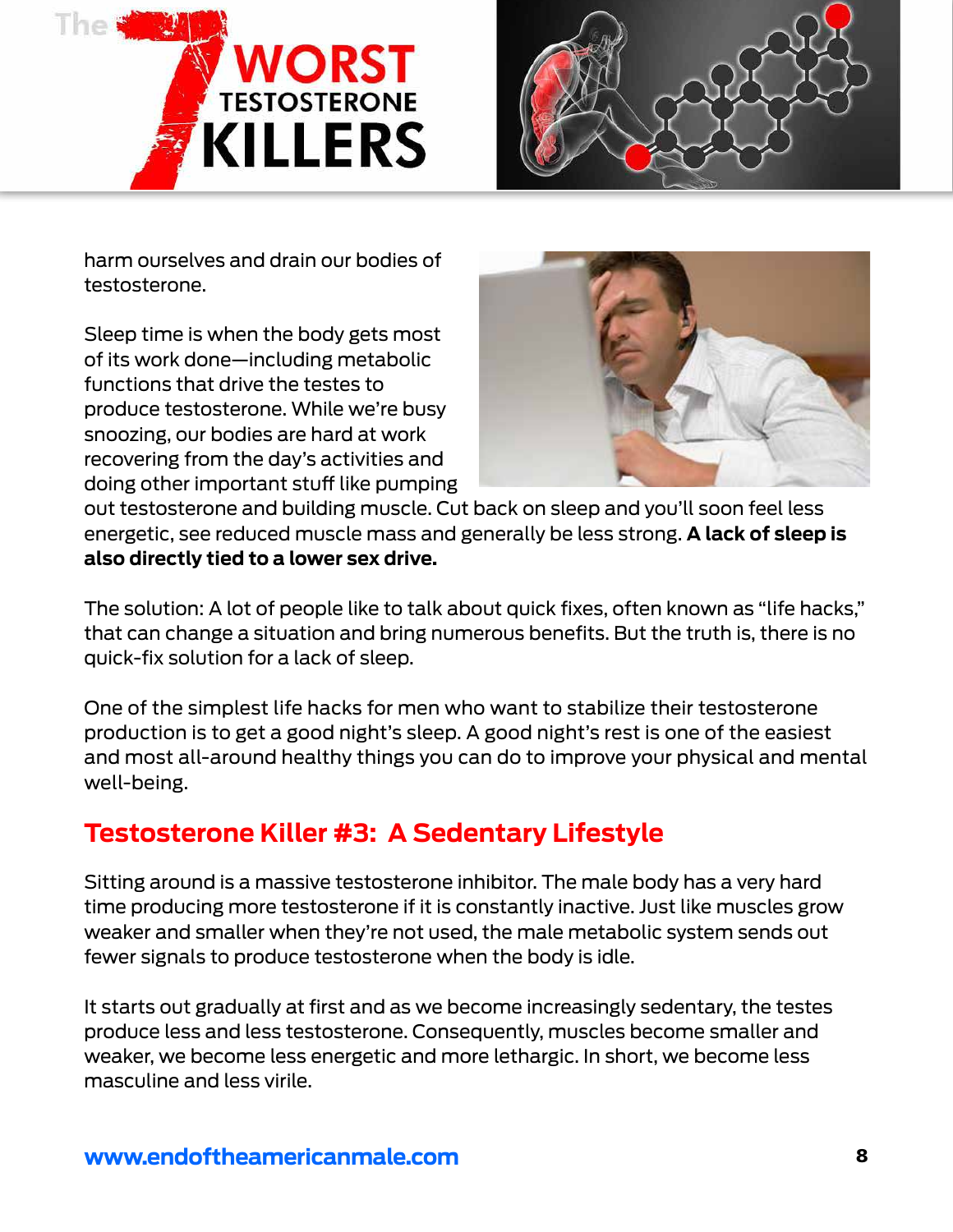



The solution: Remember that God helps those who help themselves. If you want to start boosting your body's testosterone production, quit sitting around and get active! Lift heavy weights, do compound exercises, run, do cross-fit or whatever you like—just push yourself.

#### **Testosterone Killer #4: Alcoholic Beverages & Sodas**



Another one of the biggest testosterone killers is often considered to be "a man's drink." Alcohol actually reduces testosterone while increasing estrogen levels. Having a glass of wine or bottle of beer on occasion doesn't hurt testosterone production, but frequent drinking will definitely have harmful effects and lower your testosterone levels.

Alcohol is depressant. It changes the male metabolic system. In small, infrequent quantities, it does not harm and in fact, can actually be good for you. But excessive consumption of alcohol has been linked to lower testosterone levels and all of its masculinity-robbing side effects.

But it's not just alcoholic beverages that kill testosterone production—it's sodas and sugary drinks too. Sodas and sugary drinks contain high levels of processed sugars, which we already know hurt testosterone production. Sodas and sugary drinks also contain a host of additives, chemicals and artificial ingredients all of which reduce the male's ability to produce testosterone.

The solution: Avoid alcohol when possible and limiting consumption is a good idea. You should also avoid sodas—

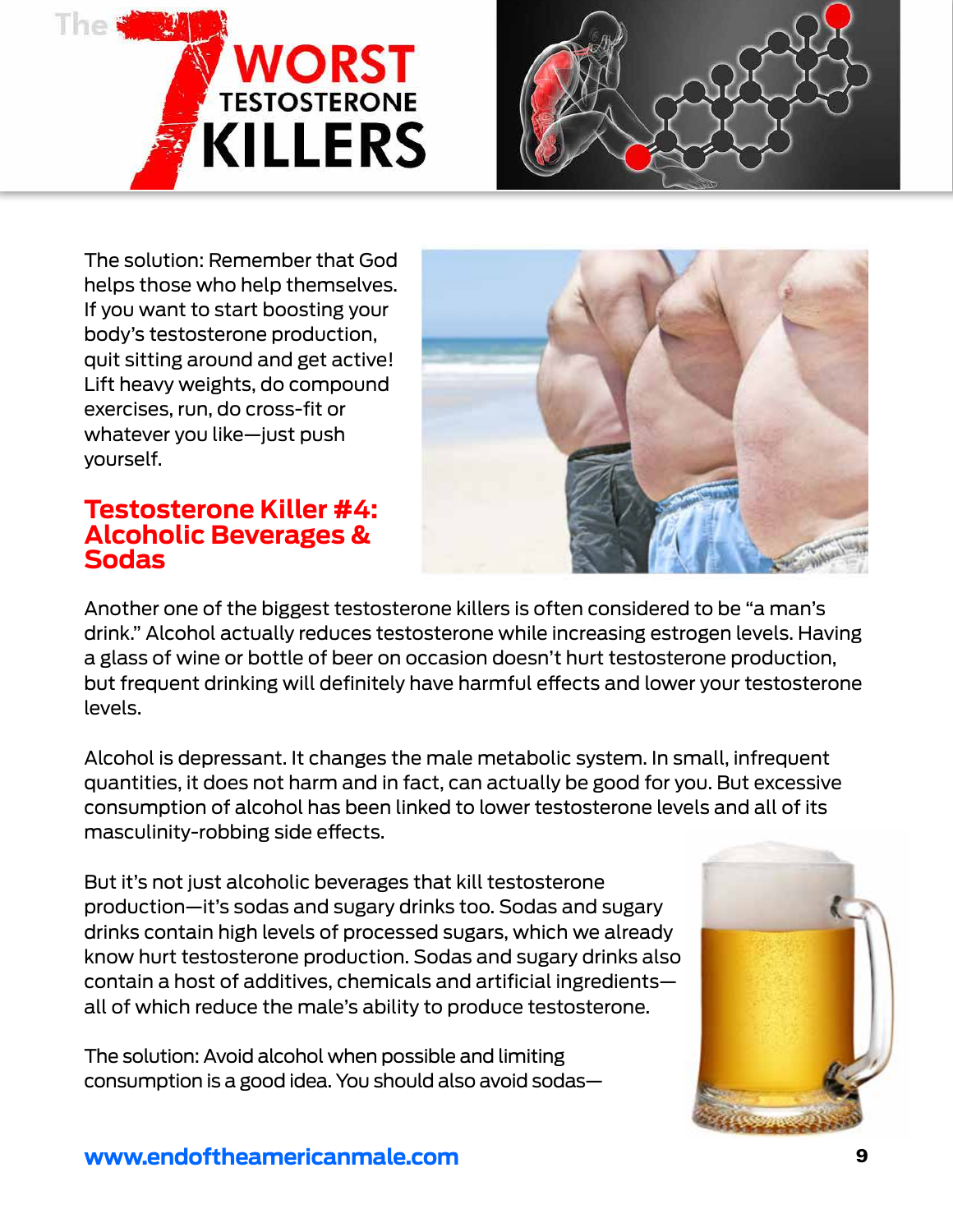



especially diet sodas—and sugary drinks. Instead, drink plain water. It's healthy and drinking plenty of water can boost testosterone production.

But be careful and try to avoid drinking water from BPA-laden plastic bottles. Plastic water bottles containing BPA can secrete xenoestrogens into their contents. These raise estrogen levels and lower testosterone. Try to drink out of a glass or use a metal water bottle whenever possible. Doing so can limit estrogen exposure and help maintain a healthy level of testosterone.

#### **Testosterone Killer #5: Most Testosterone Boosting Supplements**

Supplement companies have been conning men for decades. Muscle and fitness type magazines love to showcase the latest miracle compound for men. They show a glossy picture of a bodybuilder surrounded by attractive women, and advertise themselves as a magic cure-all for male health issues.

In reality many of these compounds are actually dangerous for men. A lot of male health supplements are ineffective, poorly researched and manufactured with little, if any, quality control. They can lower testosterone, cause heart complications, and create all kinds of other unpleasant issues.

The solution: It is best to look into what supplements you take before buying them. Don't buy into they hype and recognize that most supplement companies are only interested in making money off your quest to find a quick fix. Do your homework, actually read the information on supplement bottles, not just the advertisements.

You want to support your natural testosterone levels not replace them. When you take synthetic testosterone or pro-hormones your body shuts down it's natural production making you reliant on the supplement or drug. Once you stop taking them your testosterone levels will be lower than when you started. Not good.

I recommend a product called [T-Drive](http://www.endoftheamericanmale.com) that supports your natural testosterone levels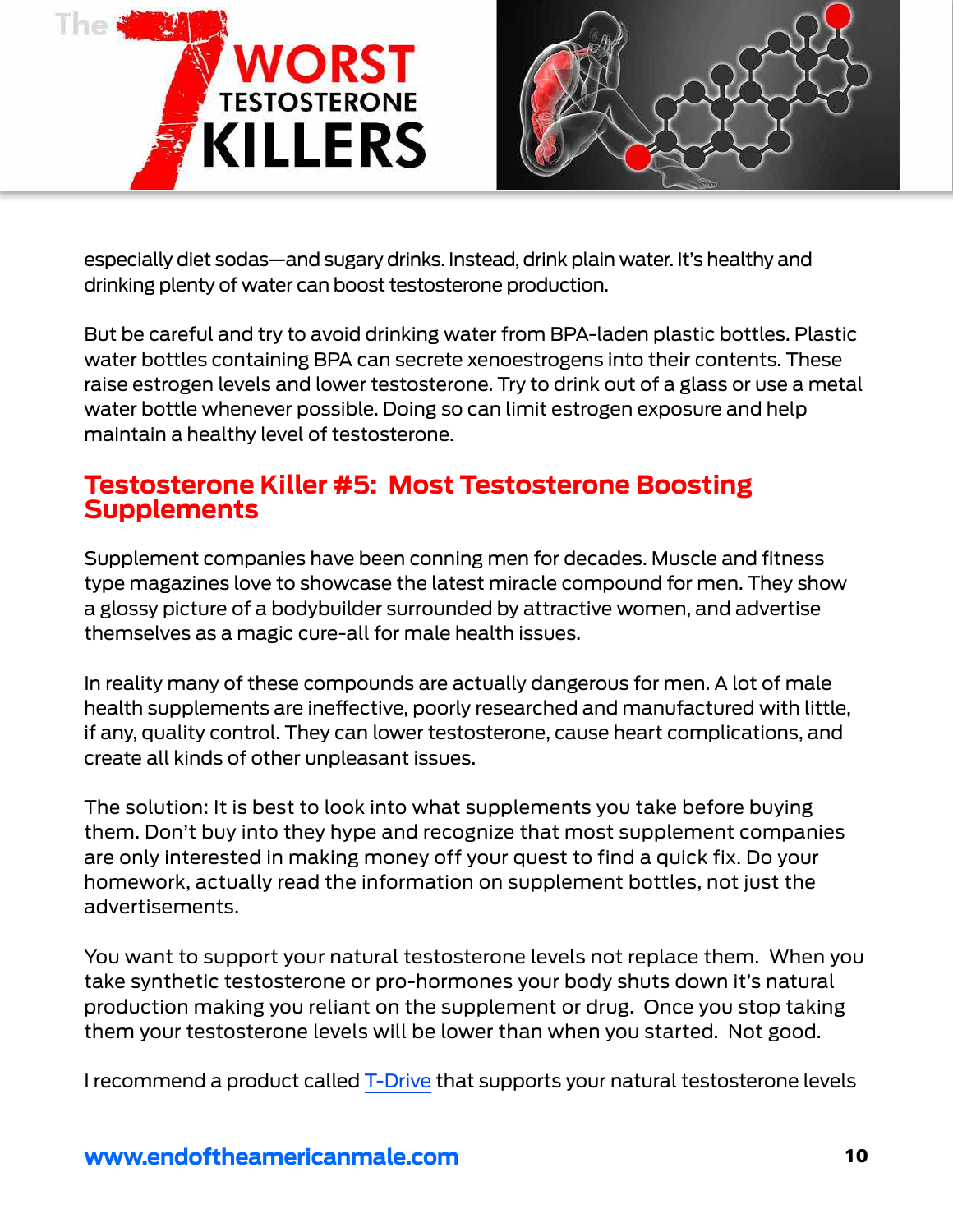



with herbs that both boost your testosterone and blocks estrogen (the female sex hormone) from getting too high.

Watch this free information packed presentation where I explain, *"Why we are simply half the men our fathers were."* [http://endoftheamericanmale.com/](http://www.endoftheamericanmale.com)

## **Testosterone Killer #6: Added hormones**

There is a huge debate raging in the United States right now. It involves food additives that are unsafe to men and women alike. Farmers and huge agricultural corporations have been caught adding hormones to their animals. By doing so they can increase profitability.

However, this has caused a lot of health issues for consumers—especially men. Men who weren't expecting to be exposed to hormones from foods like beef and chicken have found themselves negatively impacted. In particular, hormones added to meats and poultries can inhibit testosterone production while encouraging the production of estrogen, which is the female hormone. Elevated levels of estrogen in men cause them to take on more feminine characteristics.

In fact, when estrogen levels in men are higher than they should be, it can bring about a whole slew of unwanted and potentially dangerous side effects.

Enlarged breasts are one of the first and most noticeable side effects to appear in men when estrogen levels are elevated.

This is known as gynecomastia and a few other names in the gym too. Other side effects include loss of muscle tone, a decrease in body hair, shrinking testes, depression, fatigue, lower energy levels, poor memory, low stress tolerance, an

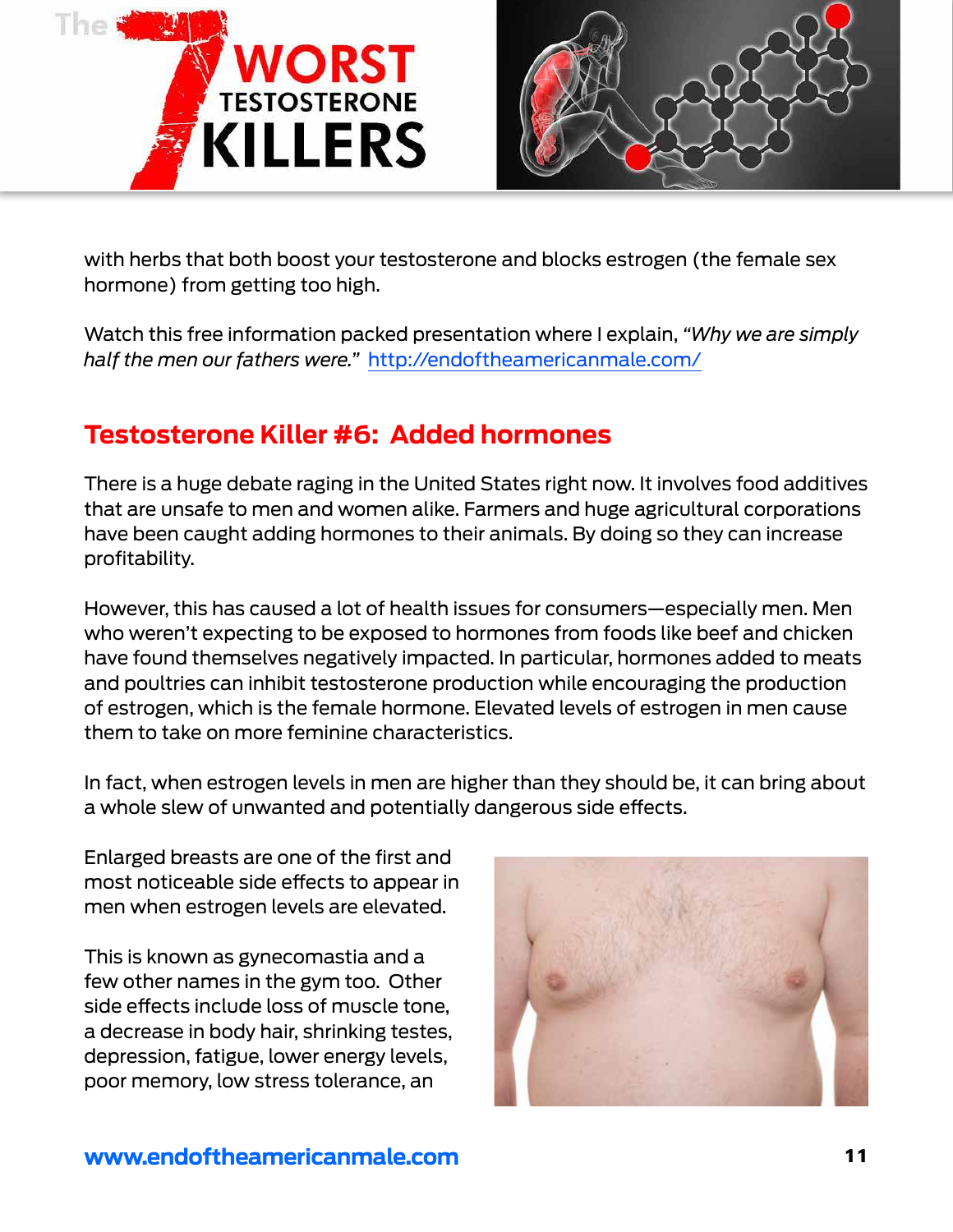



increase in fat around the mid-section (belly fat) and erectile dysfunction. **Elevated estrogen levels really do cause men to look--and somewhat act--more like women and less like men.** 

High estrogen levels in men can double the risk of stroke and increase the risk of cardiovascular disease and heart attacks. Some research has also linked high estrogen levels to enlargement of the prostate and Prostate Cancer. When the rise in estrogen levels is accompanied by a decline in testosterone levels--which is typically the case--these risks are even greater.

The solution: Try and buy organic, hormone-free meat and poultries. Doing so can lower the risk of accidentally ingesting added hormones.

#### **Testosterone Killer #7: Chemicals**

When men think of chemicals they usually envision a toxic waste dump filled with neon-green slime. In reality chemicals are everywhere and most people don't even realize it.

There are all kinds of chemical substances all around us—in the air, water, and as we already know, in the foods we eat. Some of them are unavoidable. Men who live in a city or suburb can be at risk from estrogens and other chemicals that have leeched into the water supply. This happens due to industrial waste, or when medications and substances like birth control end up in the water supply.

Chemicals are also found in the foods we eat and products we use everyday including soaps, shampoos and face creams. Chemicals add color, improve texture, make things smell better, or last longer. And while on the surface these chemicals appear to have great societal benefit, the reality is that many of these chemicals are harming the male body, causing damage and reducing our ability to produce testosterone.

Non-organic fruits, vegetables and dairy products also often contain chemicals and pesticides, all of which are testosterone killers.